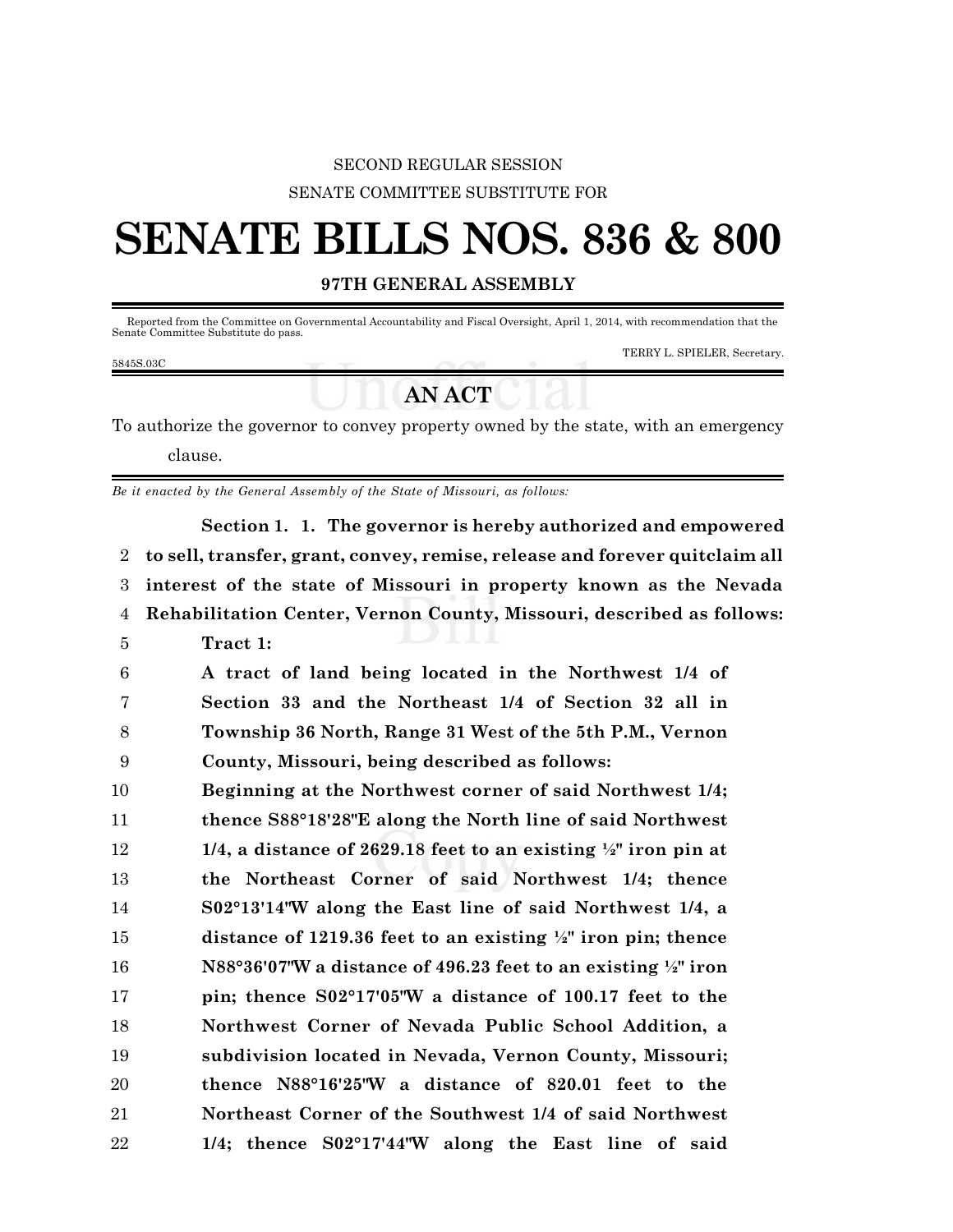**Southwest 1/4, Northwest 1/4, a distance of 41.98 feet; thence N88°05'30"W a distance of 301.23 feet; thence S02°00'09"W a distance of 150.98 feet; thence N88°05'48"W a distance of 45.65 feet measured (45.50' deeded) to an existing ½" iron pin; thence N88°19'19"W a distance of 56.19 feet measured (55.90' deeded) to an existing 5/8" iron pin; thence S62°58'10"W a distance of 65.33 feet measured (65.44' deeded) to an existing 5/8" iron pin; thence N88°12'25"W a distance of 122.35 feet measured (122.32' deeded) to an existing 5/8" iron pin; thence N88°11'39"W a distance of 156.02 feet to an existing P/K nail; thence S01°46'44"W a distance of 68.45 feet measured (68.00' deeded) thence N88°13'16"W a distance of 23.02 feet measured (23.91' deeded) thence S04°01'50"W a distance of 103.76 feet measured (103.72' deeded) thence S88°13'16"E a distance of 181.53 feet measured (180.01' deeded) thence S02°18'32"W a distance of 13.08 feet measured (13.29' deeded); thence N88°10'53"W a distance of 153.61 feet measured (155.00' deeded) to an existing ½" iron pin; thence S01°46'44"W a distance of 80.00 feet; thence N88°13'16"W a distance of 216.16 feet; thence N02°02'19"E a distance of 79.90 feet measured (80.00' deeded) to an existing ½" iron pin; thence N88°07'15"W a distance of 115.30 feet measured (115.00' deeded) to an existing ½" iron pin; thence N02°46'44"E a distance of 185.15 feet measured (185.00' deeded); thence N88°11'51"W a distance of 251.92 feet measured (249.83' deeded) to the West line of said Northwest 1/4; thence N02°21'48"E along said West line, a distance of 34.44 feet; thence N87°07'58"W a distance of 198.51 feet measured (200.00' deeded) to an existing ½" iron pin; thence N02°16'36"E a distance of 380.00 feet to an existing ½" iron pin; thence S87°08'04"E a distance of 199.08 feet measured (200.00' deeded) to an existing ½" iron pin at the West line of said Northwest 1/4; thence N02°21'48"E along said West line, a distance of 1128.63 feet returning to the Point of Beginning. Having an Area of 87.58 acres.**

**Subject to road right of ways and easements, public and**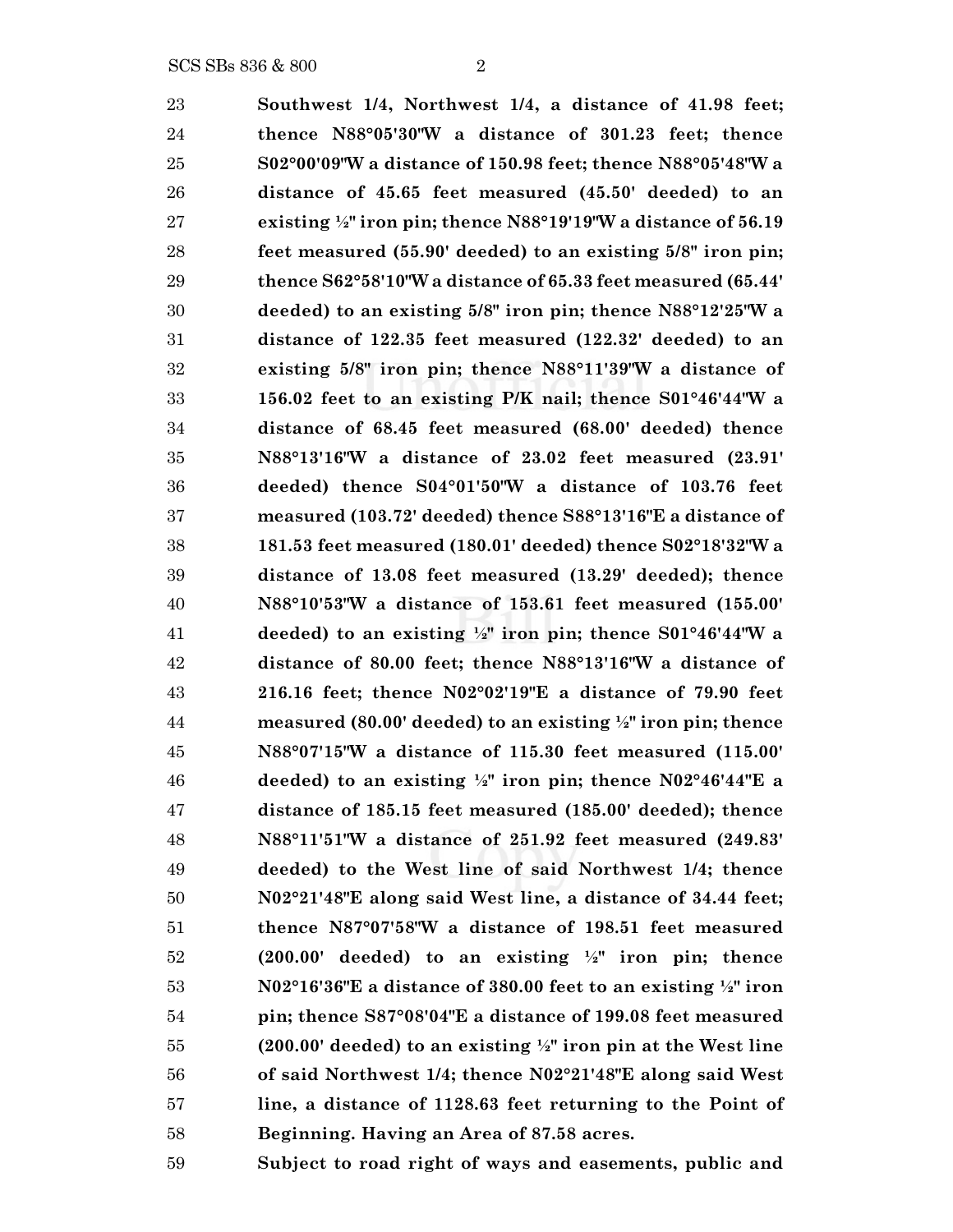**private, as may now be located.**

 **2. The commissioner of administration shall set the terms and conditions for the conveyance as the commissioner deems reasonable. Such terms and conditions may include, but not be limited to, the number of appraisals required, the time, place, and terms of the conveyance.**

 **3. The attorney general shall approve as to form the instrument of conveyance.**

**Section 2. 1. The governor is hereby authorized and empowered to sell, transfer, grant, convey, remise, release and forever quitclaim all interest of the state of Missouri in property known as the Bancroft Avenue Group Home, St. Louis City, Missouri, described as follows:**

 **Lots 38, 39 and 40 of Lindenwood, and in Block 4989 of the City of St. Louis, together fronting 150 feet on the North line of Bancroft Avenue, by a depth Northwardly of 150 feet to the dividing line of said Block; bounded East by Wabash Avenue.**

 **Together with all improvements thereon, being known as and numbered 7109 Bancroft Avenue.**

**Subject to easements, conditions, restrictions, reservations,**

 **rights-of-way, building lines, zoning laws or ordinances affecting said property.**

 **Subject to restrictions according to deed recorded in Book 1094 page 436.**

 **2. The commissioner of administration shall set the terms and conditions for the conveyance as the commissioner deems reasonable. Such terms and conditions may include, but not be limited to, the number of appraisals required, the time, place, and terms of the conveyance.**

 **3. The attorney general shall approve as to form the instrument of conveyance.**

**Section 3. 1. The governor is hereby authorized and empowered to sell, transfer, grant, convey, remise, release and forever quitclaim all interest of the state of Missouri in property known as the Creve Coeur Avenue Group Home, St. Louis County, Missouri, described as follows: Adjusted Tract 1 of The Boundary Adjustment Plat of Wilcox Place Lot 3 and Part of Lot 17 of William Triplett's**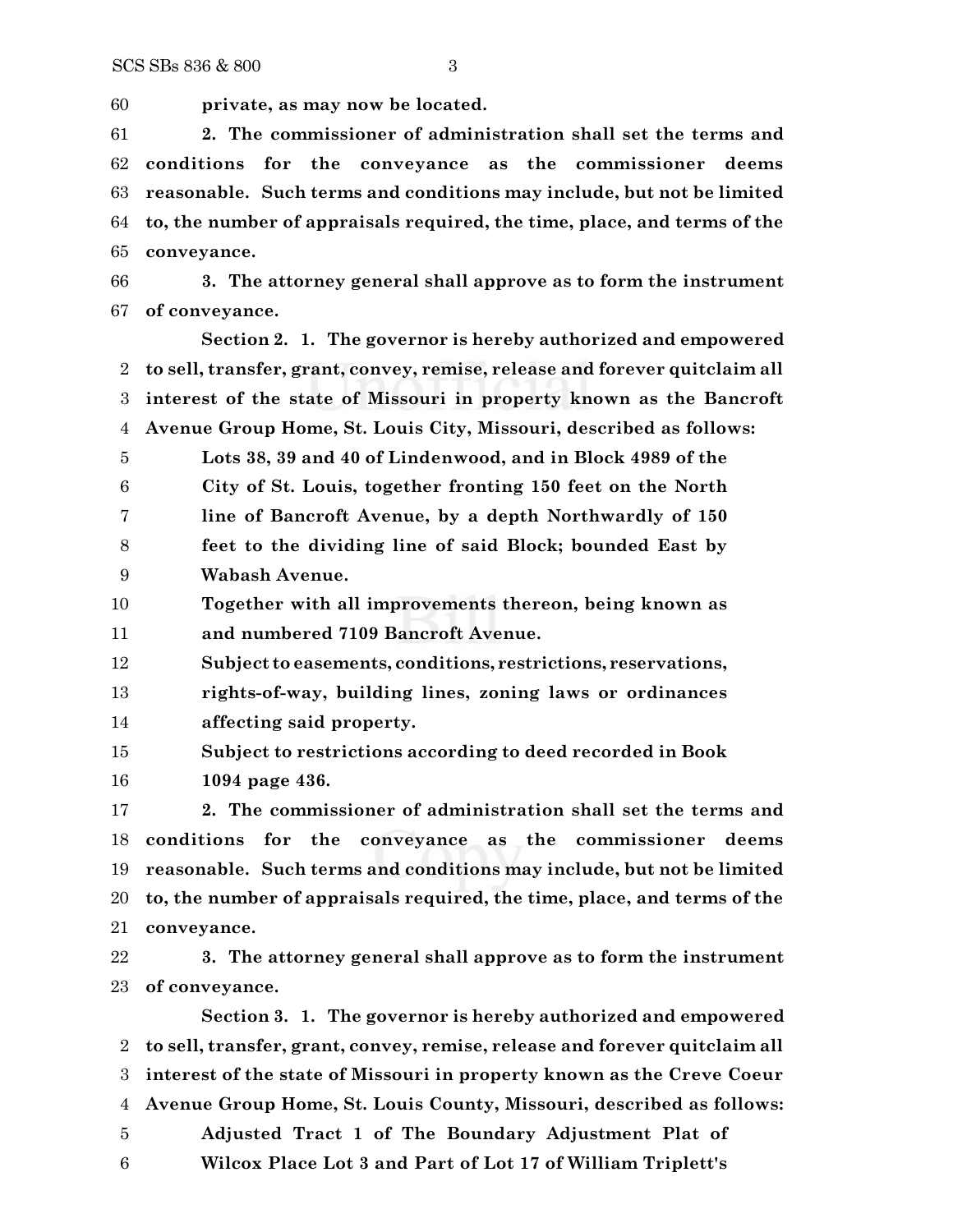SCS SBs 836 & 800 4

 **Estate, a subdivision in St. Louis County, Missouri according to the plat thereof recorded in Plat Book 354 Page 315 of the St. Louis County Records. Together with all improvements thereon known and numbered as 232 Creve Coeur Ave.. Subject to existing building lines, easements, conditions, restrictions, zoning regulations, etc., now of record, if any. Subject to the agreement for right of first refusal executed between the parties and recorded of even date herewith. 2. The commissioner of administration shall set the terms and conditions for the conveyance as the commissioner deems reasonable. Such terms and conditions may include, but not be limited to, the number of appraisals required, the time, place, and terms of the conveyance. 3. The attorney general shall approve as to form the instrument of conveyance. Section 4. 1. The governor is hereby authorized and empowered to sell, transfer, grant, convey, remise, release and forever quitclaim all interest of the state of Missouri in property known as the Greenbough Drive Group Home, St. Louis County, Missouri, described as follows: LOT 212 OF OLD FARM ESTATES ADDITION PLAT TEN, AS PER PLAT THEREOF RECORDED IN PLAT BOOK 124 PAGE 48 OF THE ST. LOUIS COUNTY RECORDS. Subject to restrictions of record, conditions, reservations and easements, zoning ordinances, if any, and general taxes and assessments, not yet due and payable. Together with all improvements thereon, being known as and numbered 13100 Greenbough Drive. 2. The commissioner of administration shall set the terms and conditions for the conveyance as the commissioner deems reasonable. Such terms and conditions may include, but not be limited to, the number of appraisals required, the time, place, and terms of the conveyance. 3. The attorney general shall approve as to form the instrument of conveyance. Section 5. 1. The governor is hereby authorized and empowered to sell, transfer, grant, convey, remise, release and forever quitclaim all**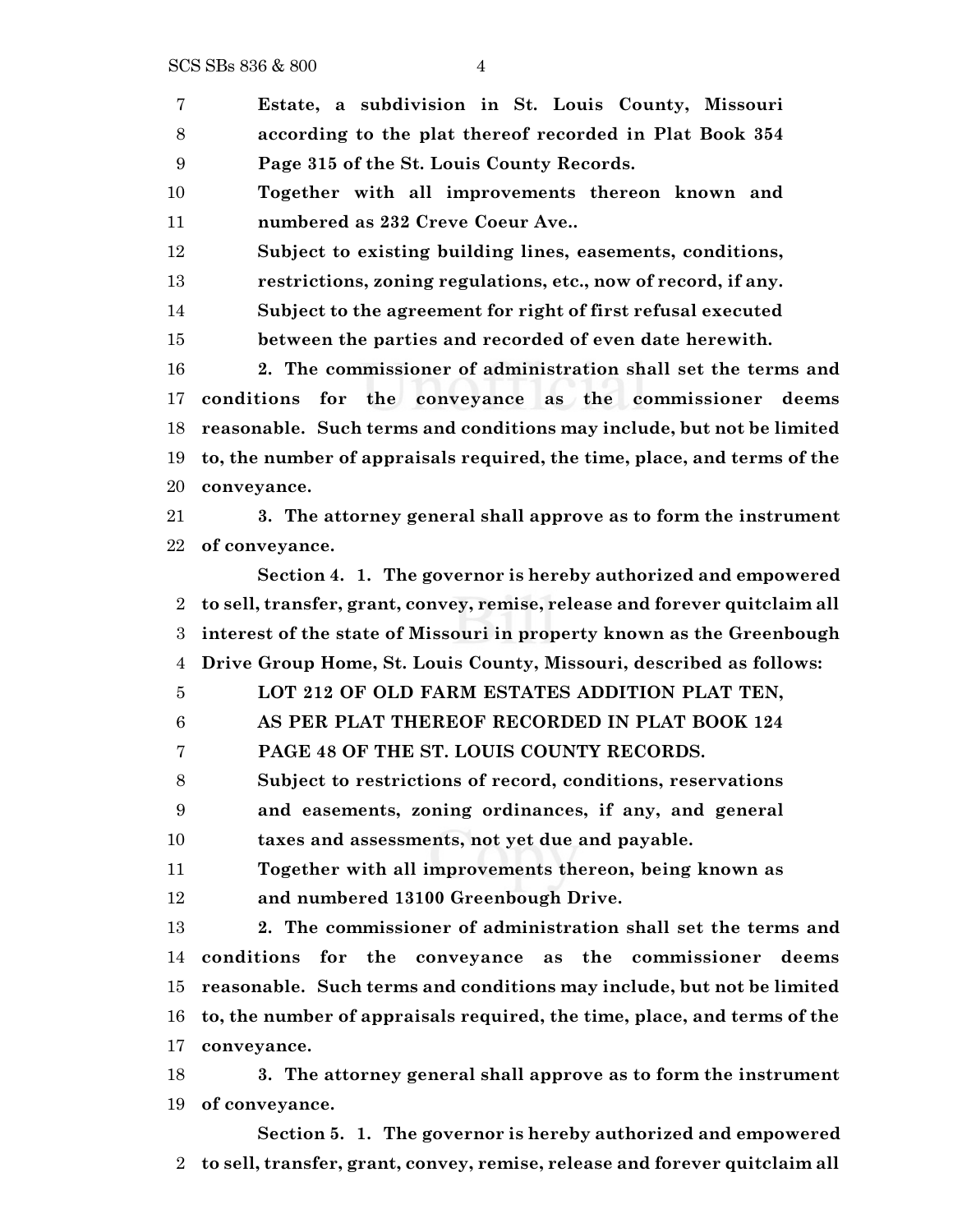**interest of the state of Missouri in a portion of the property known as**

**the Western Reception and Diagnostic Correctional Center, Buchanan**

**County, Missouri, described as follows:**

 **A tract of land in the West 1/2 of the Northeast Quarter, of Section 10, Township 57 North, Range 35 West, St. Joseph, Buchanan County, Missouri, and being more particularly described as follows:**

 **Commencing at the North Quarter Corner, of said Section 10-57-35; thence South 00°37'53" East, along the West line of said Northeast Quarter, a distance of 30.00 feet, to a point on the South Right-of-Way line of Frederick Avenue, a public road, as now established, said point also being the Point of Beginning; thence South 89°51'44'' East, departing said West line, and along said South Right-of-Way line, a distance of 434.35 feet; thence South 00°30'40" East, departing said South Right-of-Way line, a distance of 274.13 feet; thence South 88°13'20" West, a distance of 17.42 feet; thence South 00°09'08" East, a distance of 120.25 feet; thence South 39°57'56" West, a distance of 55.86 feet; thence North 89°42'40" West, a distance of 379.02 feet, to a point on the West line of said Northeast Quarter; thence North 00°37'53" West, along said West line, a distance of 436.88 feet, to the Point of Beginning, containing 186,084.24 square feet or 4.2719 acres.**

 **2. The commissioner of administration shall set the terms and conditions for the conveyance as the commissioner deems reasonable. Such terms and conditions may include, but not be limited to, the number of appraisals required, the time, place, and terms of the conveyance.**

 **3. The attorney general shall approve as to form the instrument of conveyance.**

**Section 6. 1. The governor is hereby authorized and empowered to sell, transfer, grant, convey, remise, release and forever quitclaim all interest of the state of Missouri in a portion of the property known as the Western Reception and Diagnostic Correctional Center, Buchanan County, Missouri, described as follows:**

**A tract of land in the West 1/2 of the Northeast Quarter, of**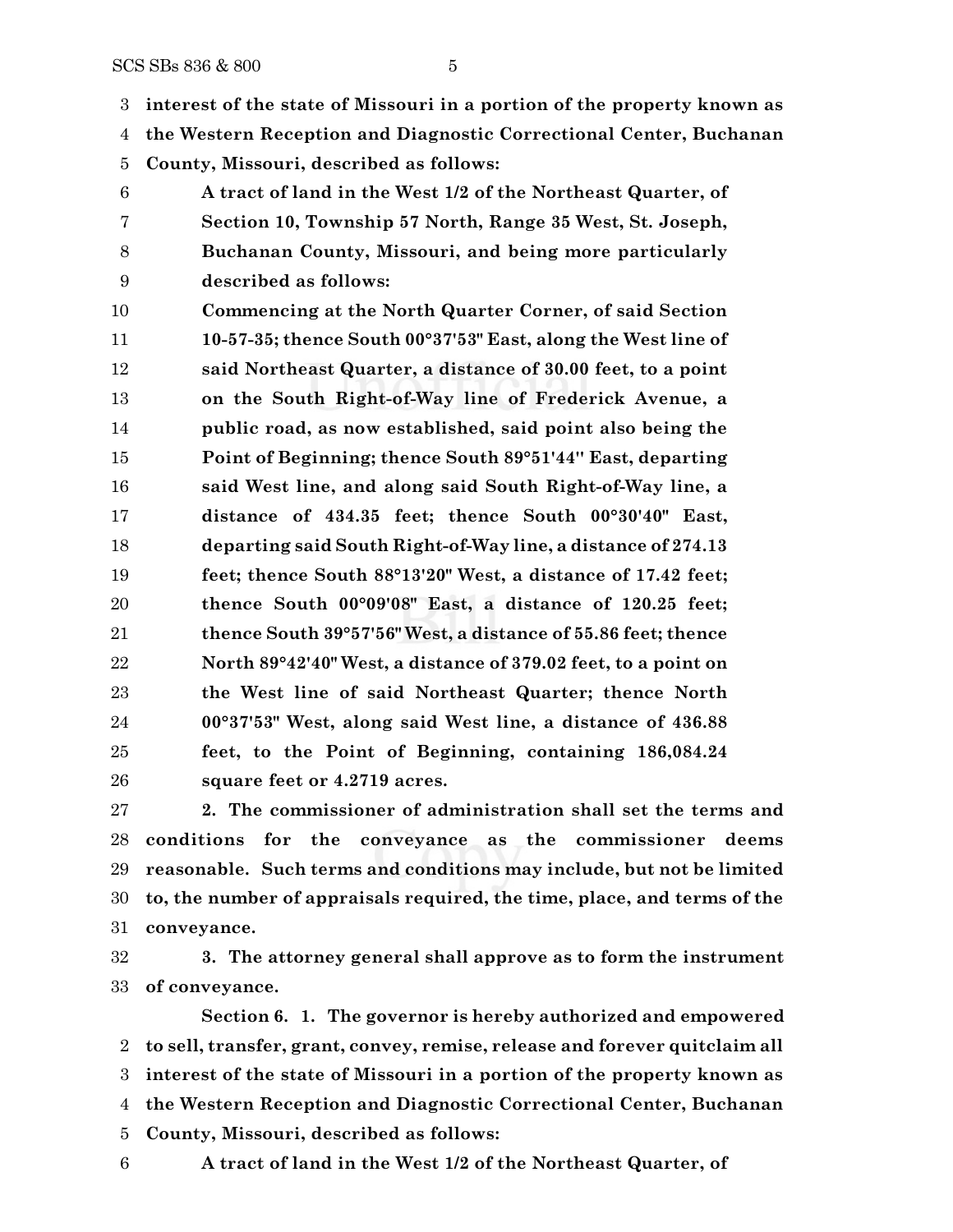**Section 10, Township 57 North, Range 35 West, St. Joseph, Buchanan County, Missouri, and being more particularly described as follows:**

 **Commencing at the North Quarter Corner, of said Section 10-57-35; thence South 00°37'53" East, along the West line of said Northeast Quarter, a distance of 466.88 feet, to the Point of Beginning; thence South 89°42'40" East, departing the West line of said Northeast Quarter, a distance of 175.81 feet; thence South 02°16'44" East, a distance of 109.06', to a point of curvature; thence Southerly, along a curve to the right, having a radius of 473.50 feet, and a central angle of 11°55'34", a distance of 98.56 feet, to a point of tangency; thence South 09°38'49" West, a distance of 25.88 feet, to a point of curvature; thence Southerly, along a curve to the left, having a radius of 1,209.00 feet, and a central angle of 05°38'09", a distance of 118.92 feet, to a point of tangency; thence South 04°00'41" West, a distance of 136.64 feet; thence South 00°37'02" East, a distance of 643.66 feet; thence South 89°22'07" West, a distance of 140.25 feet, to a point on the West line of said Northeast Quarter; thence North 00°37'53" West, along the West line of said Northeast Quarter, a distance of 1,133.12 feet, to the Point of Beginning, containing 170,093.27 square feet or 3.9048 acres, more or less.**

 **2. The commissioner of administration shall set the terms and conditions for the conveyance as the commissioner deems reasonable. Such terms and conditions may include, but not be limited to, the number of appraisals required, the time, place, and terms of the conveyance.**

 **3. The attorney general shall approve as to form the instrument of conveyance.**

**Section 7. 1. The governor is hereby authorized and empowered to sell, transfer, grant, convey, remise, release and forever quitclaim all interest of the state of Missouri in a portion of the property known as Pullan Road in St. Francois County, Missouri, described as follows: Part of Lot 94 of F.W. Rohland's Subdivision of U.S. Survey**

**2969, Township 35 North, Range 5 East, St. Francois**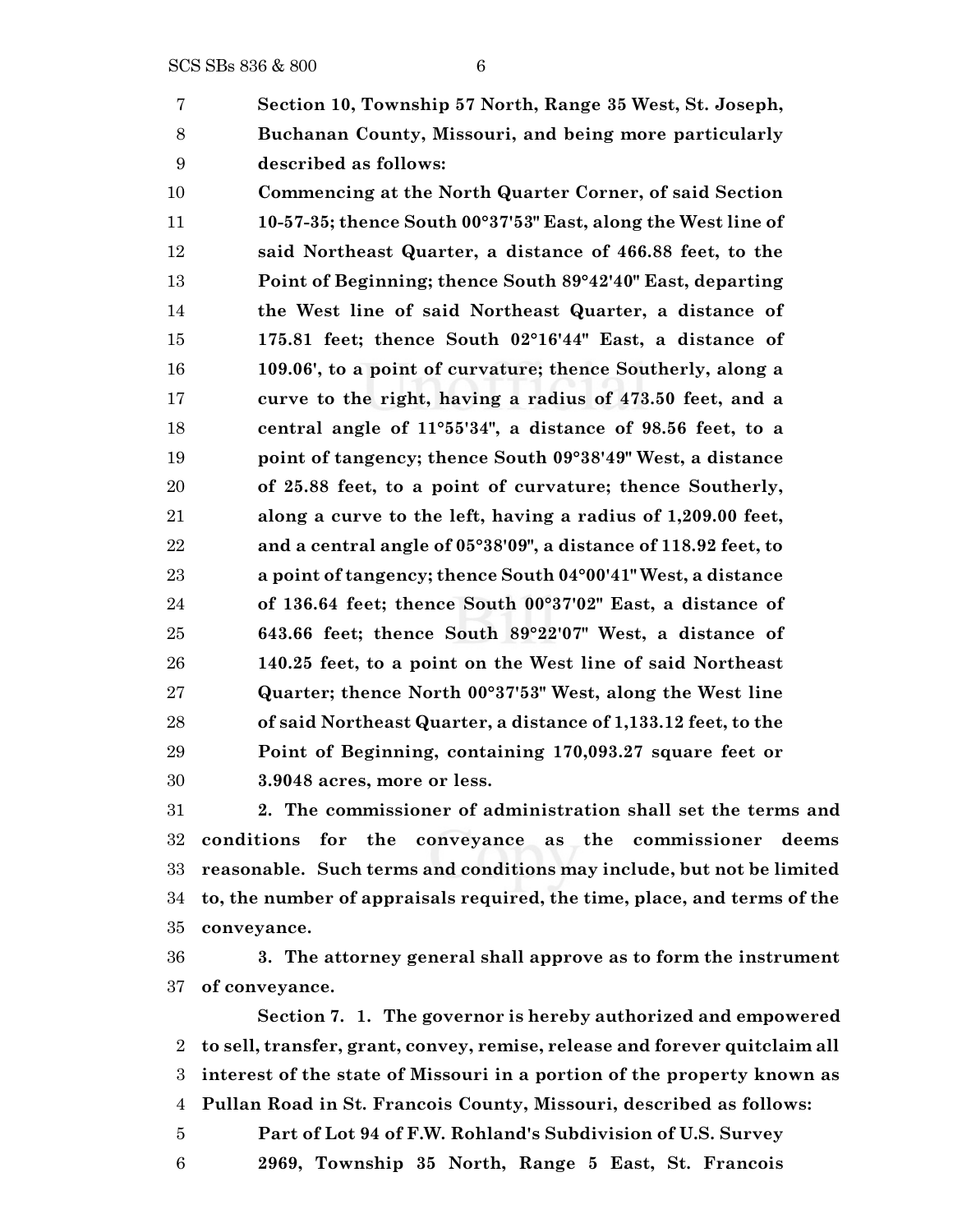**County, Missouri, more particularly described as follows: From the southeast corner of said Lot 94; thence westerly, along the southerly line of said Lot 94, 504.00 feet, more or less, to the southeast corner of a 30 foot strip of land for roadway described by deed of record in Book 163, page 303, St. Francois County Recorder's Office; thence northerly, along the easterly line of said 30 foot strip and the northerly extension thereof, 1551.60 feet, more or less, to the northerly line of said Lot 94; thence westerly, along the northerly line of said Lot 94, 30.00 feet to the northeasterly corner of Lot 3 of Doubet Subdivision as per plat of record in Plat Book 2008R, page 7328, St. Francois County Recorder's Office; thence southerly, along the easterly line of Lot 3 of said subdivision and the southerly extension thereof, 1551.60 feet, more or less to the south line of said Lot 94; thence easterly, along the southerly line of said Lot 94, 30.00 feet to the point of beginning.**

 **The above description is intended to represent a 30 foot strip of land for the existing roadway shown as an unnamed street by the St. Francois County Assessor but shown as Pullan Road on the plat of record in Plat Book 2008R, page 7328, St. Francois County Recorder's Office.**

 **The above description is also intended to be over and across the 30 foot strip of land excepted from the easterly side of tracts of land described in Book 163, page 303, Book 834, page 413 and Book 1441, page 1824, St. Francois County Recorder's Office.**

 **The State of Missouri shall retain a perpetual Ingress/Egress Easement over said 30' Strip.**

 **2. The commissioner of administration shall set the terms and conditions for the conveyance as the commissioner deems reasonable. Such terms and conditions may include, but not be limited to, the number of appraisals required, the time, place, and terms of the conveyance.**

 **3. The attorney general shall approve as to form the instrument of conveyance.**

**Section 8. 1. The governor is hereby authorized and empowered**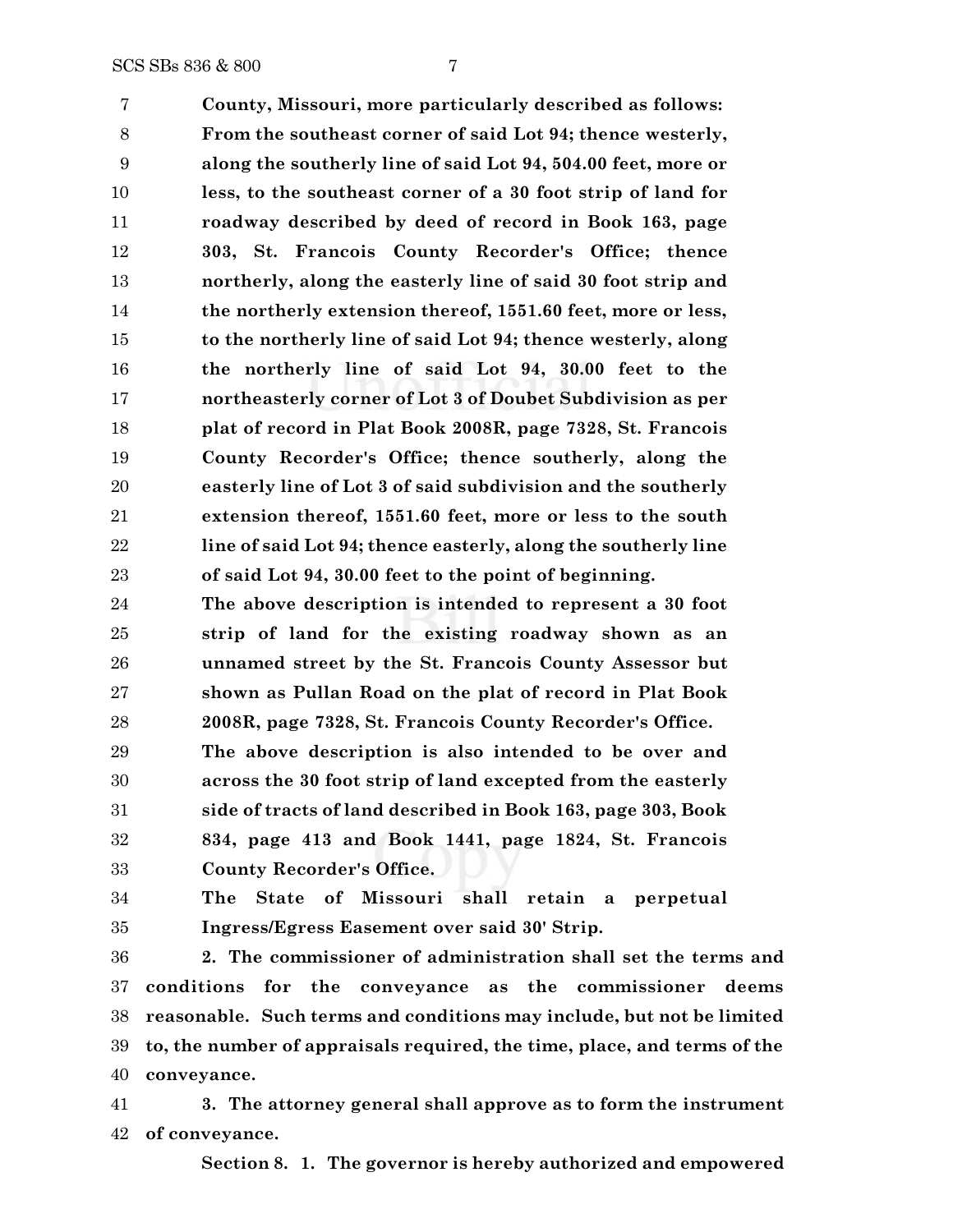**to sell, transfer, grant, convey, remise, release and forever quitclaim all interest of the state of Missouri in a portion of the property known as Missouri State Highway Patrol Troop H in Buchanan County, Missouri, described as follows:**

 **Beginning at an iron pipe, the northeast corner of Hartman's Subdivision in the southwest quarter of the northeast quarter of the Section thirty-four (34) Township fifty-eight (58) north, Range thirty-five (35) west of the 5th P.M., thence west five hundred forty-five and six tenths (545.6) feet, to an iron pipe on the east right-of-way line of the Belt Highway, thence northerly on a curve of one thousand eight hundred seventy and one tenth (1870.1) feet radius concave to the east the tangent of said curve bears north 3°36' west on hundred ninety-nine and three tenths (199.3) feet to a concrete monument, thence easterly five (5) feet to a concrete monument, thence northerly on a curve one thousand eight hundred sixty-five and one tenth (1865.1) feet radius concave to the east ninety-four and sixty-four hundredths (94.64) feet to a concrete monument, thence north 0°40' east one hundred twenty-three and eight tenths (123.8) feet to a monument, thence north 35° east three hundred fourteen (314) feet to a concrete monument, thence north 38° 29' east two hundred ten (210) feet to the north line of said southwest quarter of the northeast quarter, thence east with then north line of said southwest quarter of the northeast quarter one hundred seventy five (175) feet, thence south eight hundred thirteen (813) feet to the place of beginning, containing eight and nine tenths (8.9) acres more or less.**

 **Subject to right-of-way of public road along the north side thereof.**

 **Subject to right-of-way for State Highway along the west side there of containing one and fifteen hundredths (1.15) acres which has been heretofore obtained by the State for road purposes by deed and condemnation.**

 **2. The commissioner of administration shall set the terms and conditions for the conveyance as the commissioner deems**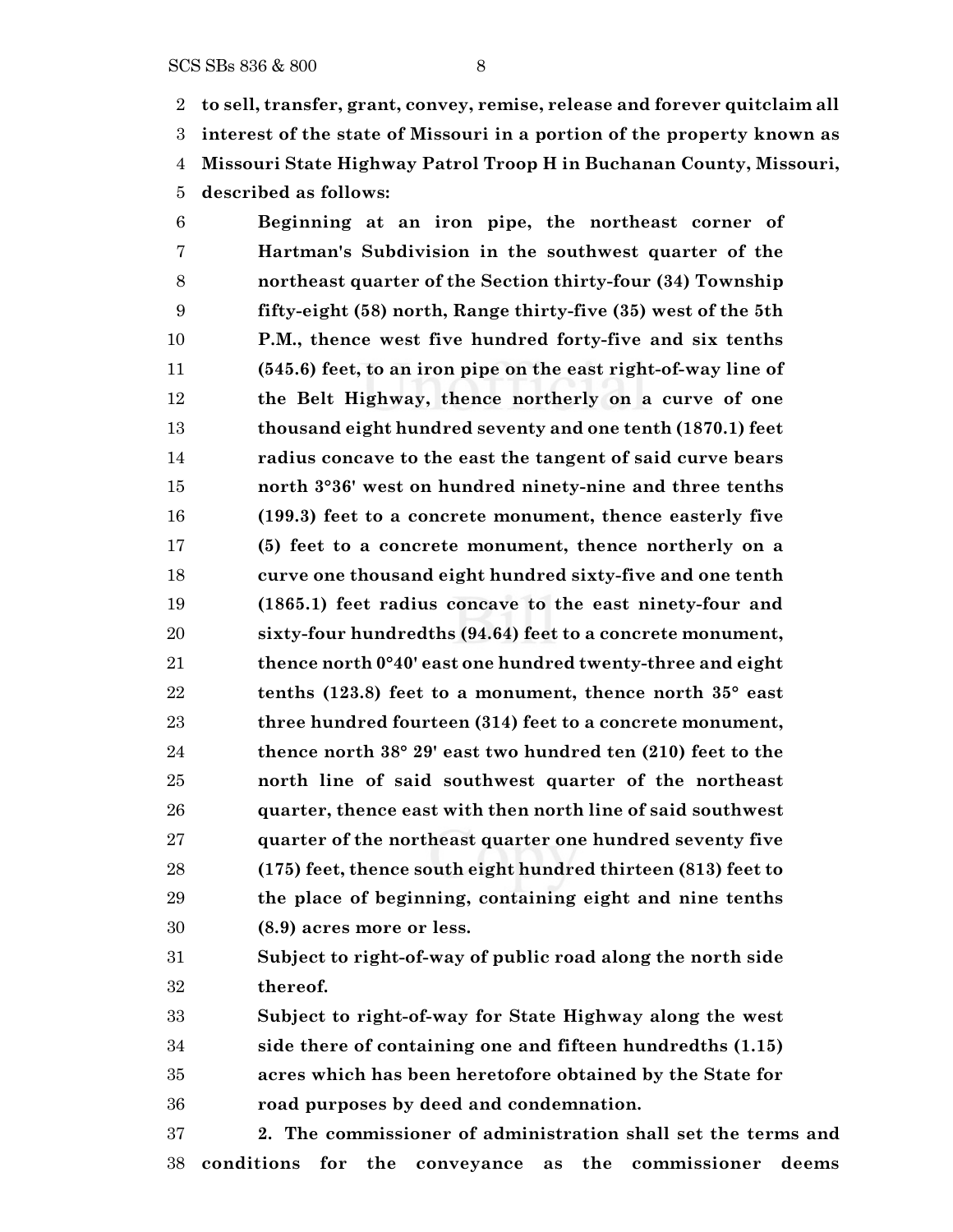**reasonable. Such terms and conditions may include, but not be limited to, the number of appraisals required, the time, place, and terms of the conveyance.**

 **3. The attorney general shall approve as to form the instrument of conveyance.**

**Section 9. 1. The governor is hereby authorized and empowered to sell, transfer, grant, convey, remise, release and forever quitclaim all interest of the state of Missouri in a portion of the property known as the Sikeston Career Center in Scott County, Missouri, described as follows:**

**Tract 1:**

 **A tract or parcel of land being a part of USPS 614, T 26 N, R14 E of the 5th P.M., also a part of Lot 1, Block 40 in the City of Sikeston, Scott County, Missouri, and more fully described as follows:**

 **Beginning at the northwest corner of Lot 1 in outblock 40, thence N 71° 24'E along the north line of said Lot one, 120 feet to a point, thence S 12° 34' E a distance of 80.05 feet, thence S 77° 26' W a distance of 119.34 feet to a point in the West line of said Lot one, thence N 12° 34' W on and along the West line of said Lot one a distance of 67.92 feet to the point of beginning.**

**Tract 2:**

 **A tract or parcel of land being a part of Lot 1 of Outblock 40 in the City of Sikeston, Scott County, Missouri, and more particularly described as follows:**

 **Beginning at the NW corner of said Lot No. 1 of Outblock 40; thence N 71°24'E., on and along the north line of aforesaid Lot 1 a distance of 120.0 feet to the point of beginning proper; thence continuing N 71°24'E., a distance of 72.0 feet; thence S 12°34'E a distance of 87.62 feet; thence S 77°26'W a distance of 71.60 feet; thence N 12°34' W a distance of 80.085 feet to the point of beginning.**

 **2. The commissioner of administration shall set the terms and conditions for the conveyance as the commissioner deems reasonable. Such terms and conditions may include, but not be limited to, the number of appraisals required, the time, place, and terms of the**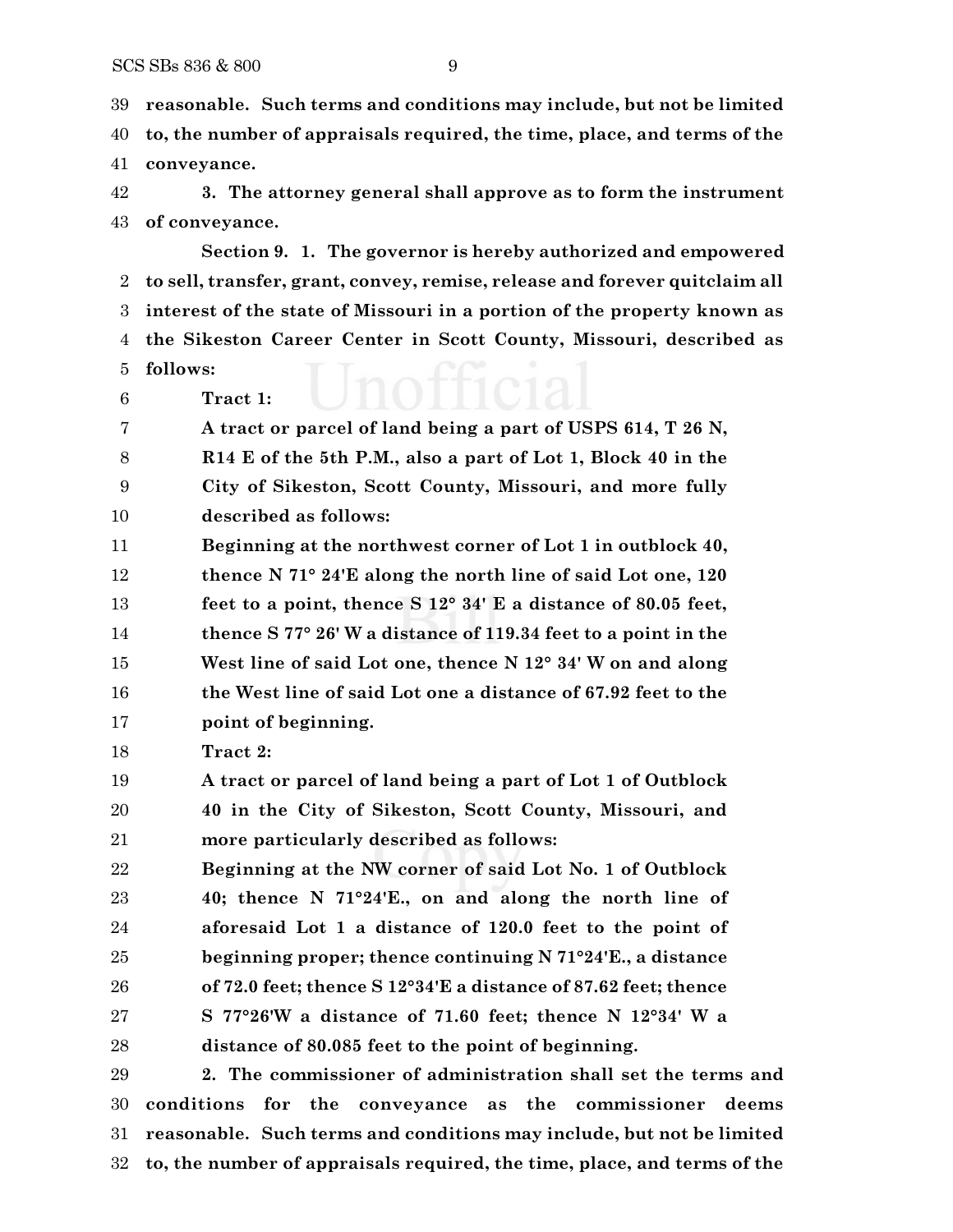**conveyance.**

 **3. The attorney general shall approve as to form the instrument of conveyance.**

**Section 10. 1. The governor is hereby authorized and empowered to sell, transfer, grant, convey, remise, release and forever quitclaim all interest of the state of Missouri in property known as the Hannibal Career Center, Marion County, Missouri, described as follows:**

**All of the North One-half of Lot 2, in Block 41 in the City of**

**Hannibal, Marion County, Missouri.**

**All of the South one half (S½) of Lot Two (2) in Block Forty**

**one (41) in the City of Hannibal, Marion County, Missouri.**

 **2. The commissioner of administration shall set the terms and conditions for the conveyance as the commissioner deems reasonable. Such terms and conditions may include, but not be limited to, the number of appraisals required, the time, place, and terms of the conveyance.**

 **3. The attorney general shall approve as to form the instrument of conveyance.**

**Section 11. 1. The governor is hereby authorized and empowered to sell, transfer, grant, convey, remise, release and forever quitclaim all interest of the state of Missouri in property known as the Sedalia Career Center, Pettis County, Missouri, described as follows:**

**Lot number Nine (9) and Twenty-Two (22) feet and One (1)**

**inch in width off of the West side of Lot number Eight (8)**

**in Block number Ten (10) of Sarah E. Smith and Martha E.**

**Martin's First Addition to the City of Sedalia, Missouri.**

**Being part of the west half of Lot number One (1) of the**

**North-West Quarter of Section number Three (3), in**

**Township number Forty-Five (45) North, of Range number**

**Twenty-One (21) West of the Fifth Principal Meridian, in**

**the County of Pettis and State of Missouri.**

 **2. The commissioner of administration shall set the terms and conditions for the conveyance as the commissioner deems reasonable. Such terms and conditions may include, but not be limited to, the number of appraisals required, the time, place, and terms of the conveyance.**

**3. The attorney general shall approve as to form the instrument**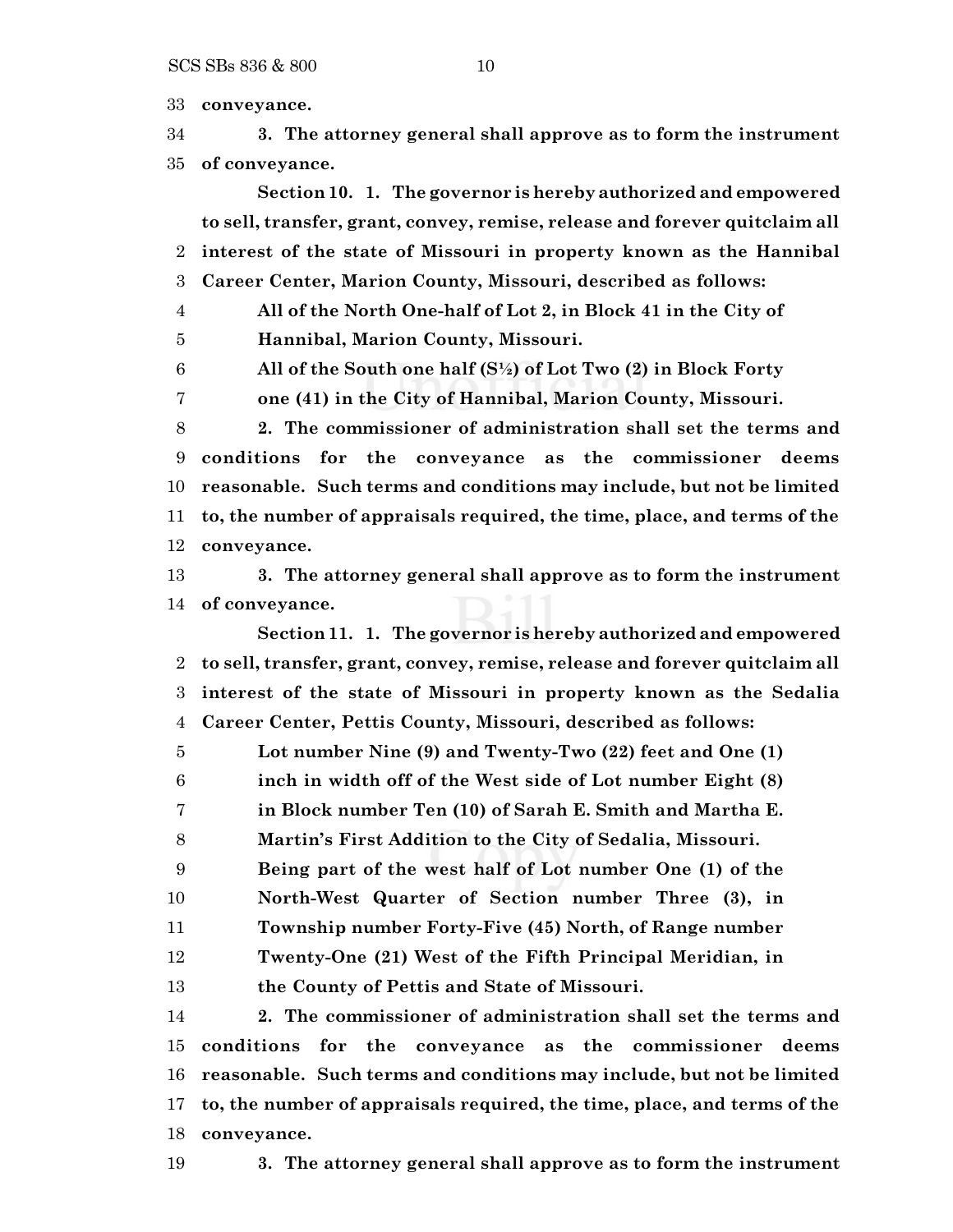### **of conveyance.**

**Section 12. 1. The governor is hereby authorized and empowered to sell, transfer, grant, convey, remise, release and forever quitclaim all interest of the state of Missouri in property known as the St. Louis Central Career Center, St. Louis County, Missouri, described as follows:**

 **Parcel 1: Lots 1 and 2 in Block 3 of Aubert Place and in Block 3763-S of the City of St. Louis, together fronting 120 feet on the North line of Delmar Boulevard, by a depth Northwardly of 167 feet 6 inches, more or less, to an alley; bounded West by Lot 3 of said block and subdivision and East by Bayard Avenue.**

 **Parcel 2: The Eastern 70 feet, more or less, of Lots 41 and 42 in Block 3 of Aubert Place and in Block 3763-S of the City of St. Louis, fronting 70 feet more or less, on the South line of Enright Avenue, by a depth Southwardly of 111 feet 5-7/8 inches to an alley; bounded East by Bayard Avenue.**

 **Parcel 3: Lot 3 and the Southern 117 feet 6 inches of the Eastern 5-1/2 inches of Lot 4 in the Block 3 of Aubert Place and in Block 3763-S of the City of St. Louis, beginning at a point in the North line of Delmar Boulevard 59 feet 6-1/2 inches East of the West line of said Lot 4, thence North and parallel to the West line of Lot 4, 117 feet 6 inches to a point 50 feet South of the South line of an alley; thence East 5-1/2 inches to the West line of Lot 3; thence North 50 feet to the South line of said alley; thence East 60 feet to the East line of said Lot 3; thence South 167 feet 6 inches to the North line of Delmar Boulevard; thence West on the North line of Delmar Boulevard 60 feet 5-1/2 inches to the point of beginning.**

 **Parcel 4: The Northern 50 feet of the Eastern 5-1/2 inches of Lot 4 in Block 3 of Aubert Place and in Block 3763-S of the City of St. Louis, bounded North by an alley, East by Lot 3; South by a line parallel to and 117 feet 6 inches North of Delmar Boulevard and West by the Western 59 feet 6-1/2 inches of Lot 4.**

 **The Western 59 feet 6-1/2 inches of Lot 4 in Block 3 of Aubert Place and in Block 3763-S of the City of St. Louis,**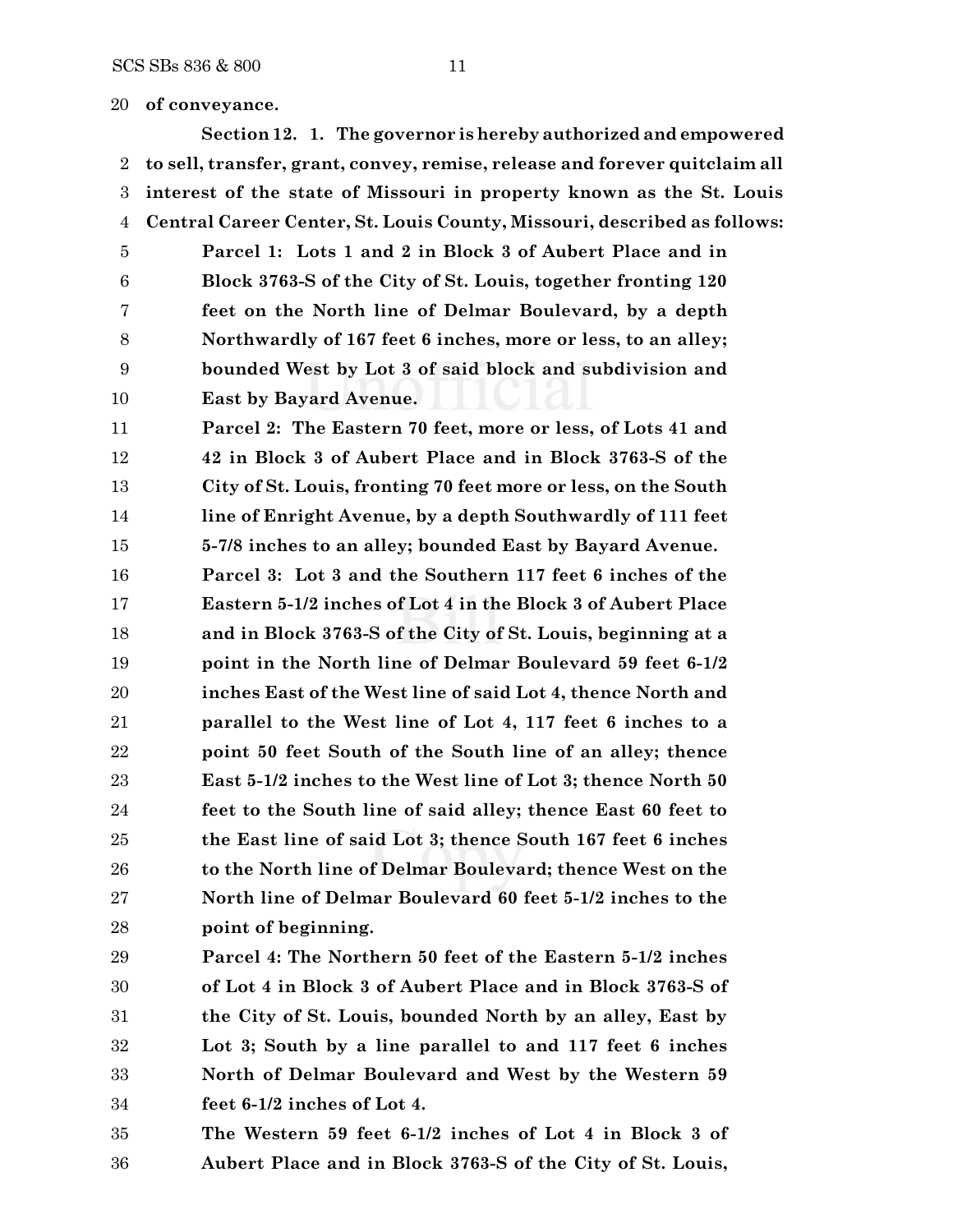SCS SBs 836 & 800 12

 **fronting 59 feet 6-1/2 inches on the North line of Delmar Boulevard by a depth Northwardly of 167 feet 6 inches to an alley, including that portion of said alley vacated by Ordinance No. 58373.**

 **2. The commissioner of administration shall set the terms and conditions for the conveyance as the commissioner deems reasonable. Such terms and conditions may include, but not be limited to, the number of appraisals required, the time, place, and terms of the conveyance.**

 **3. The attorney general shall approve as to form the instrument of conveyance.**

**Section 13. 1. The governor is hereby authorized and empowered to sell, transfer, grant, convey, remise, release and forever quitclaim all interest of the state of Missouri in property known as the Penney State Office Building, Greene County, Missouri, described as follows:**

 **The North Fifty-eight and Seventy-five One Hundredths (58.75)feet of Lot Twenty-four (24) Block Six (6) ORIGINAL PLAT OF SPRINGFIELD, MISSOURI; Also that part of Lot Fifteen (15) Block Six (6) lying South of the following described line to-wit: Beginning at a point One (1) foot North of a point 39 feet 5 1/2 inches East of the Southeast corner of the O'Day Building on the North side of the Public Square, thence East to Pearl Alley, being the South One (1) foot, more or less, Except the West One (1) foot, Eleven and one-half (11½) inches of Lot Fifteen (15) Block Six (6) ORIGINAL PLAT OF SPRINGFIELD, MISSOURI.**

 **2. The commissioner of administration shall set the terms and conditions for the conveyance as the commissioner deems reasonable. Such terms and conditions may include, but not be limited to, the number of appraisals required, the time, place, and terms of the conveyance.**

 **3. The attorney general shall approve as to form the instrument of conveyance.**

**Section 14. 1. The governor is hereby authorized and empowered to sell, transfer, grant, and convey a road and utility easement over, on, and under property owned by the state of Missouri located at the New Dawn State School, Scott County Missouri, to the Sikeston R-6 School**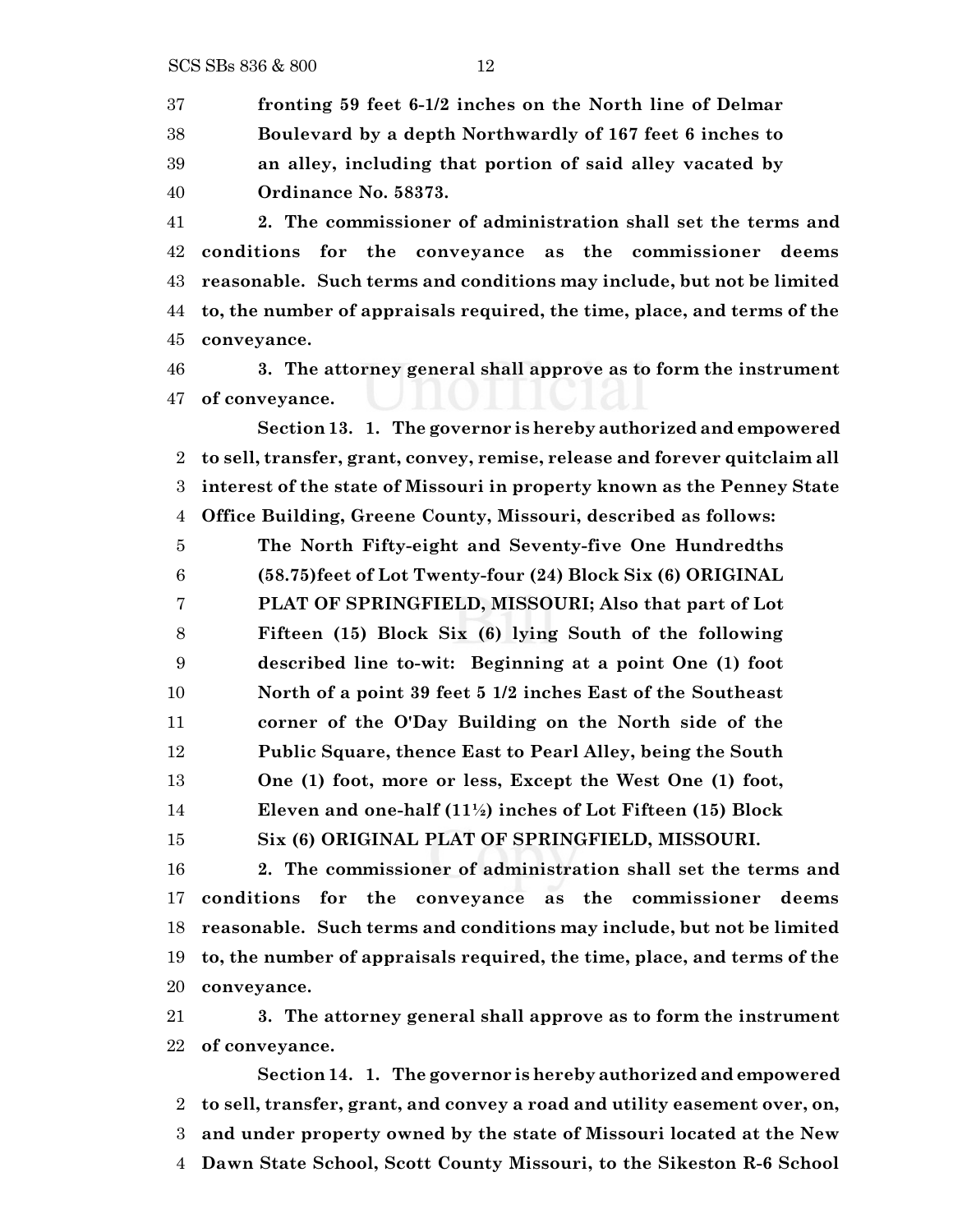**District, described as follows:**

**ROAD & UTILITY EASEMENT:**

 **A part of the Northeast Quarter of the Northwest Quarter of Section 28, Township 26 North, Range 14 East, Scott County, Missouri and being further described by metes and bounds as follows:**

 **Commencing at the Southwest corner of Lot 9, Block 7 of Glenn & Clara Matthews East Acres as recorded in the office of the Scott County Recorder of Deeds in Plat Book 13 on Page 12 for the point of beginning thence N 89°18'32" E along the South line thereof a distance of 120.00 feet; thence continuing N 89°18'32" E a distance of 100.98 feet; thence S 62°48'09" W a distance of 112.03 feet; thence S 89°18'32" W parallel to the South line of said Lot 9 a distance of 120.72 feet to the East right-of-way line of Glenn Street; thence N 0°41'28" W along said right-of-way line a distance of 50.00 feet to the point of beginning and containing 0.20 acres, more or less.**

 **Subject to any and all easements, if any, affecting the same.**

 **2. The commissioner of administration shall set the terms and conditions for the conveyance as the commissioner deems reasonable. Such terms and conditions may include, but not be limited to, the number of appraisals required, the time, place, and terms of the conveyance.**

 **3. The attorney general shall approve as to form the instrument of conveyance.**

**Section 15. 1. The governor is hereby authorized andempowered to sell, transfer, grant, convey, remise, release and forever quitclaim all interest of the state of Missouri in property located at 3219 Forest Avenue, Kansas City, Jackson County, Missouri, described as follows:**

**The South 44 ½ feet of the North 80 of Lot 16, LINWOOD,**

**a subdivision in Kansas City, Jackson County, Missouri.**

 **2. The commissioner of administration shall set the terms and conditions for the conveyance as the commissioner deems reasonable. Such terms and conditions may include, but not be limited to, the number of appraisals required, the time, place, and terms of the**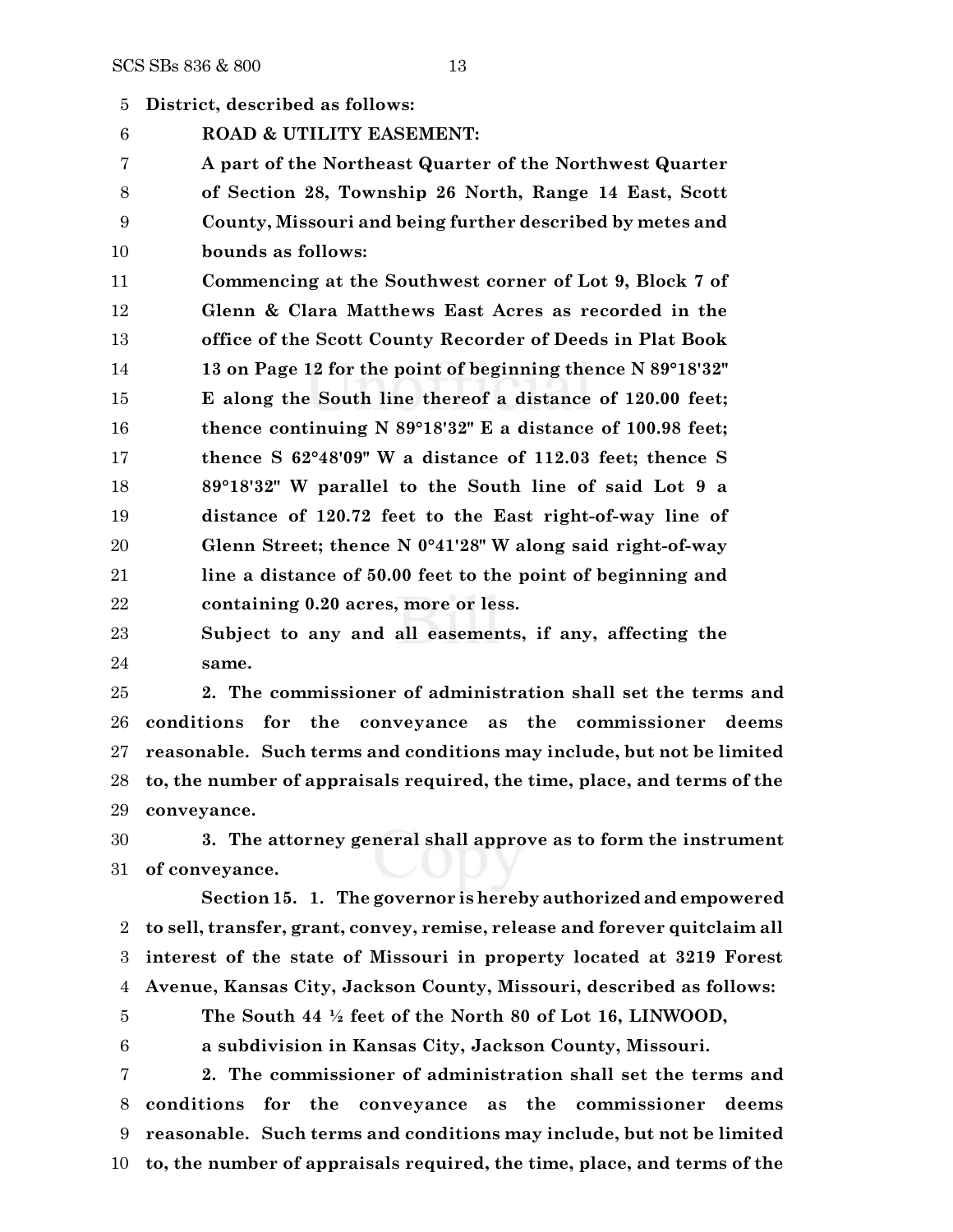**conveyance.**

 **3. The attorney general shall approve as to form the instrument of conveyance.**

**Section 16. 1. The governor is hereby authorized and empowered to sell, transfer, grant, convey, remise, release and forever quitclaim all interest of the state of Missouri in property located at the DMH Albany Regional Office, Gentry County, Missouri, described as follows: All that part of the Northeast Quarter of Section 19, Township 63 North, Range 30 West, in the City of Albany, Gentry County, Missouri, described as follows: COMMENCING at the Northwest corner of Lot 1, Block 1, Country Boys Addition, a subdivision in the City of Albany, Gentry County, Missouri; thence South 89 degrees 53 minutes 51 seconds East along the North line of Blocks 1, 2, and 3 of said Country Boys Addition a distance of 557.39 feet to the POINT OF BEGINNING; thence North 0 degrees 17 minutes 46 seconds East a distance of 500.00 feet to a point on the North line of a Warranty Deed as filed in Book 211 at Page 1, Gentry County, Missouri; thence South 89 degrees 53 minutes 51 seconds East along the North line of said Warranty Deed a distance of 312.91 feet to a point on the West line of an existing 20 foot wide alley as established by said Country Boys Addition; thence South 0 degrees 17 minutes 46 seconds West along the West line of said alley a distance of 500.00 feet to a point on the North line of Lot 6, block 4 of said Country Boys Addition; thence North 89 degrees 53 minutes 51 seconds West along the North line of Blocks 4 and 3 of said Country Boys Addition a distance of 312.91 feet to the POINT OF BEGINNING and containing 156,456 Square Feet or 3.5917 Acres, more or less.**

**Access Easement**

**All that part of the Northeast Quarter of Section 19,**

**Township 63 North, Range 30 West, in the City of Albany,**

**Gentry County, Missouri, described as follows:**

**COMMENCING at the Northwest corner of Lot 1, Block 1,**

**Country Boys Addition, a subdivision in the City of Albany,**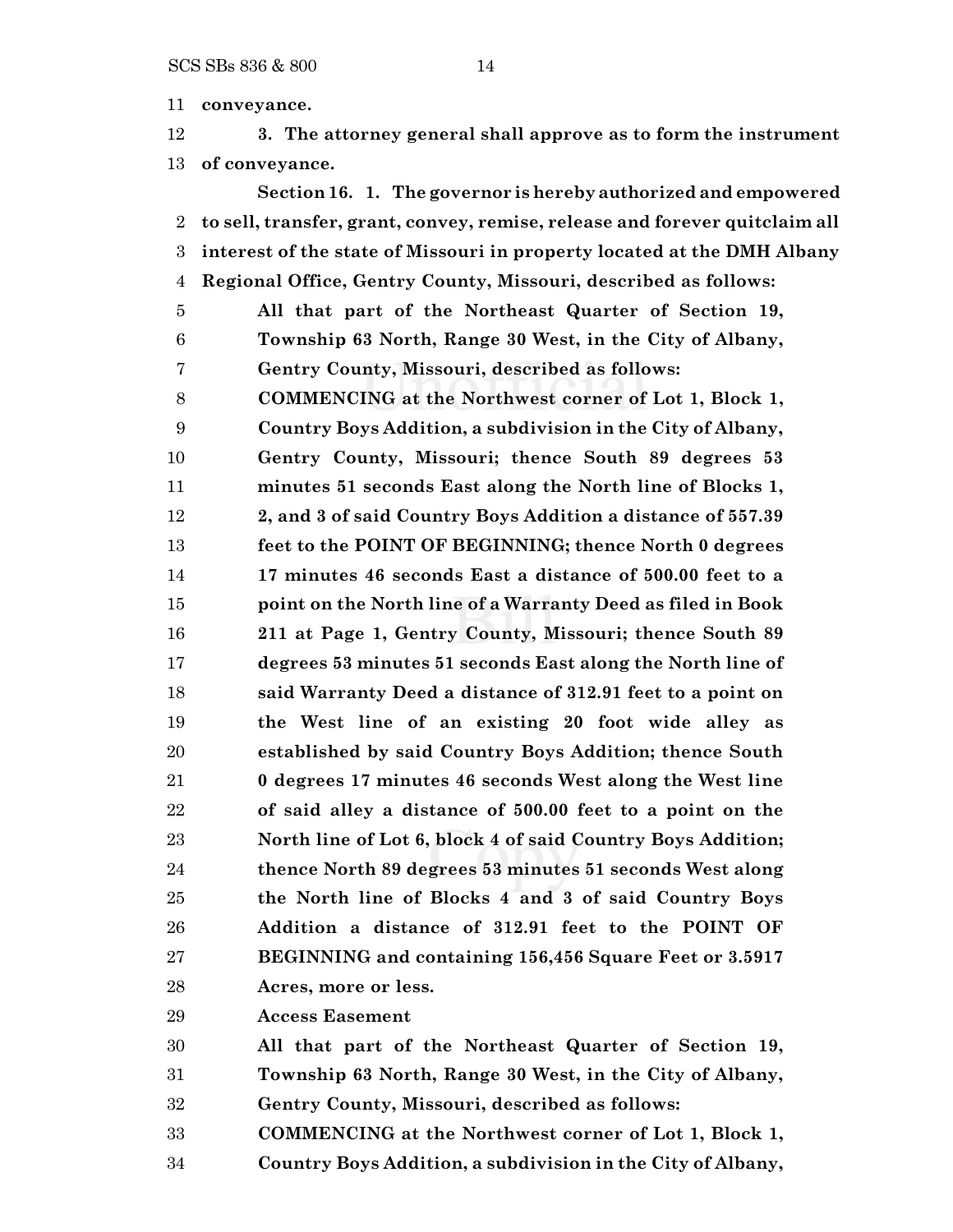**Gentry County, Missouri; thence South 89 degrees 53 minutes 51 seconds East along the North line of Blocks 1, 2, and 3 of said Country Boys Addition a distance of 557.39 feet to a point; thence North 0 degrees 17 minutes 46 seconds East a distance of 475.00 feet to the POINT OF BEGINNING; thence North 89 degrees 53 minutes 51 seconds West a distance of 558.92 feet to a point on the East right of way line of 13th Street; thence North 0 degrees 06 minutes 41 seconds East along the East right of way line of 13th Street a distance of 25.00 feet to the Northwest corner of a Warranty Deed as filed in Book 211 at Page 1, Gentry County, Missouri; thence South 89 degrees 53 minutes 51 seconds East along the North line of said Warranty Deed a distance of 559.00 feet to a point; thence South 0 degrees 17 minutes 46 seconds West a distance of 25.00 feet to the POINT OF BEGINNING and containing 13,974 Square Feet or 0.321 Acres, more or less.**

 **2. The commissioner of administration shall set the terms and conditions for the conveyance as the commissioner deems reasonable. Such terms and conditions may include, but not be limited to, the number of appraisals required, the time, place, and terms of the conveyance.**

 **3. The attorney general shall approve as to form the instrument of conveyance.**

**Section17. 1. The governor is hereby authorized and empowered to sell, transfer, grant, convey, remise, release and forever quitclaim all interest of the state of Missouri in property located at the St. Louis State Psychiatric Hospital, St. Louis City, Missouri, described as follows:**

 **A tract of land being part of City Blocks 4741 of the City of St. Louis, Missouri and being more particularly described as follows:**

 **Beginning at the intersection of the North line of Fyler Avenue, 60.00 feet wide, with the West line of Brannon Avenue, 60.00 feet wide; thence along said North line, North 82 degrees 45 minutes 20 seconds West, a distance of 847.45 feet to the East line of Sublette Avenue, 104.00 feet**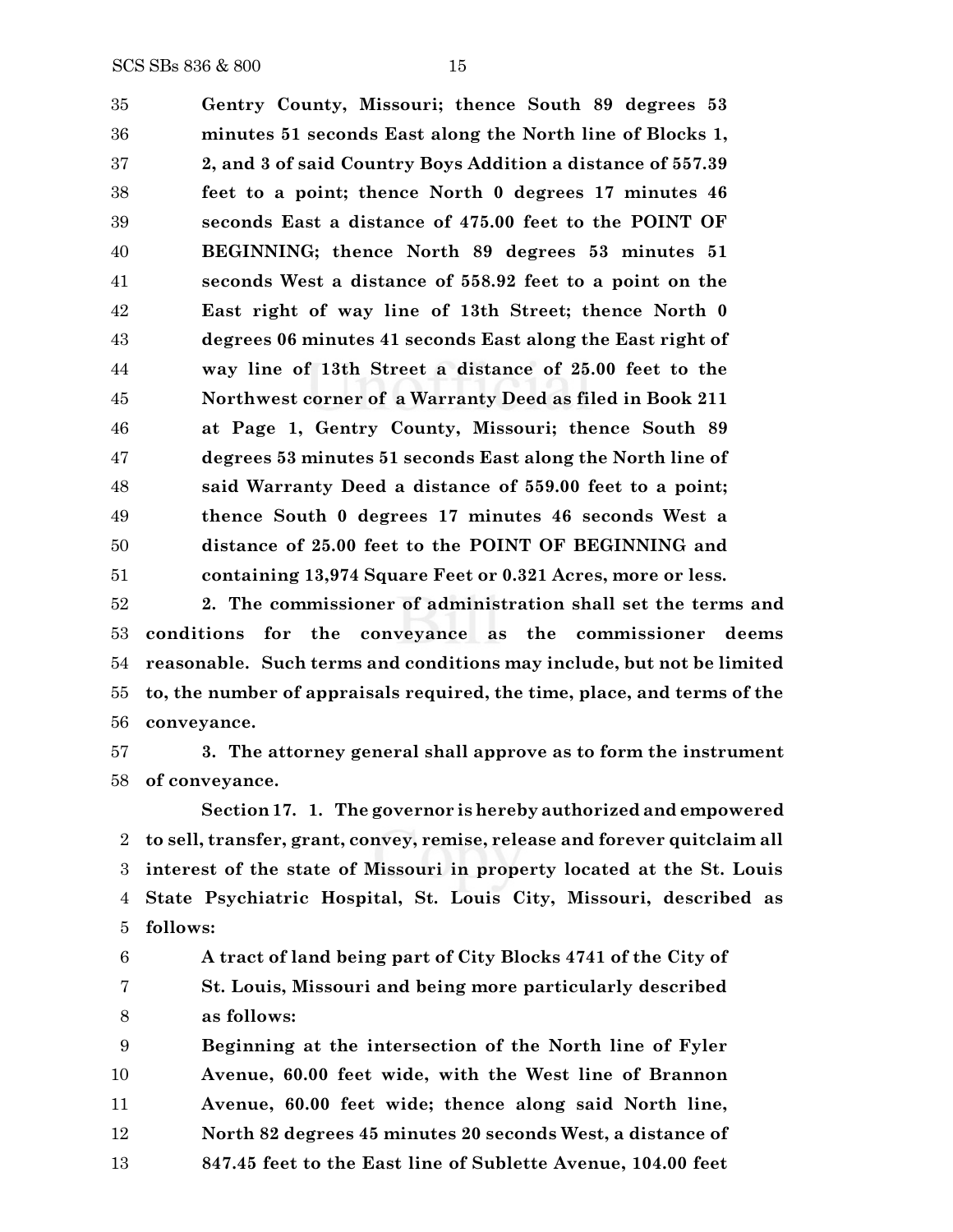**wide at this point; thence along said East line, in a northerly direction with a non-tangent curve turning to the left with a radius of 560.00 feet, having a chord bearing of North 12 degrees 44 minutes 39 seconds West and a chord distance of 118.10 feet and an arc length of 118.32 feet; thence North 18 degrees 47 minutes 50 seconds West, a distance of 836.35 feet; thence leaving said East line, North 71 degrees 12 minutes 10 seconds East, a distance of 8.23 feet; thence South 86 degrees 15 minutes 35 seconds East, a distance of 19.16 feet; thence in a easterly direction with a non-tangent curve turning to the left with a radius of 1025.00 feet, having a chord bearing of South 72 degrees 57 minutes 52 seconds East and a chord distance of 329.10 feet and an arc length of 330.53 feet; thence South 82 degrees 12 minutes 09 seconds East, a distance of 510.38 feet; thence South 88 degrees 33 minutes 16 seconds East, a distance of 197.20 feet; thence North 82 degrees 11 minutes 27 seconds East, a distance of 178.69 feet; thence North 60 degrees 49 minutes 25 seconds East, a distance of 62.57 feet; thence North 47 degrees 29 minutes 23 seconds East, a distance of 32.73 feet; thence South 80 degrees 49 minutes 08 seconds East, a distance of 67.69 feet to the West line of said Brannon Avenue; thence along said West line, South 09 degrees 10 minutes 52 seconds West, a distance of 589.65 feet; thence on a curve to the right, having a radius of 200.00 feet, a distance of 82.80 feet; thence South 32 degrees 54 minutes 06 seconds West, a distance of 137.94 feet; thence on a curve to the left, having a radius of 260.00 feet, a distance of 110.40 feet; thence South 08 degrees 34 minutes 23 seconds West, a distance of 10.00 feet to the Point of Beginning and containing 906,390 square feet or 20.81 acres, more or less The State of Missouri shall retain access to all easements of record for the property. 2. The commissioner of administration shall set the terms and**

 **conditions for the conveyance as the commissioner deems reasonable. Such terms and conditions may include, but not be limited**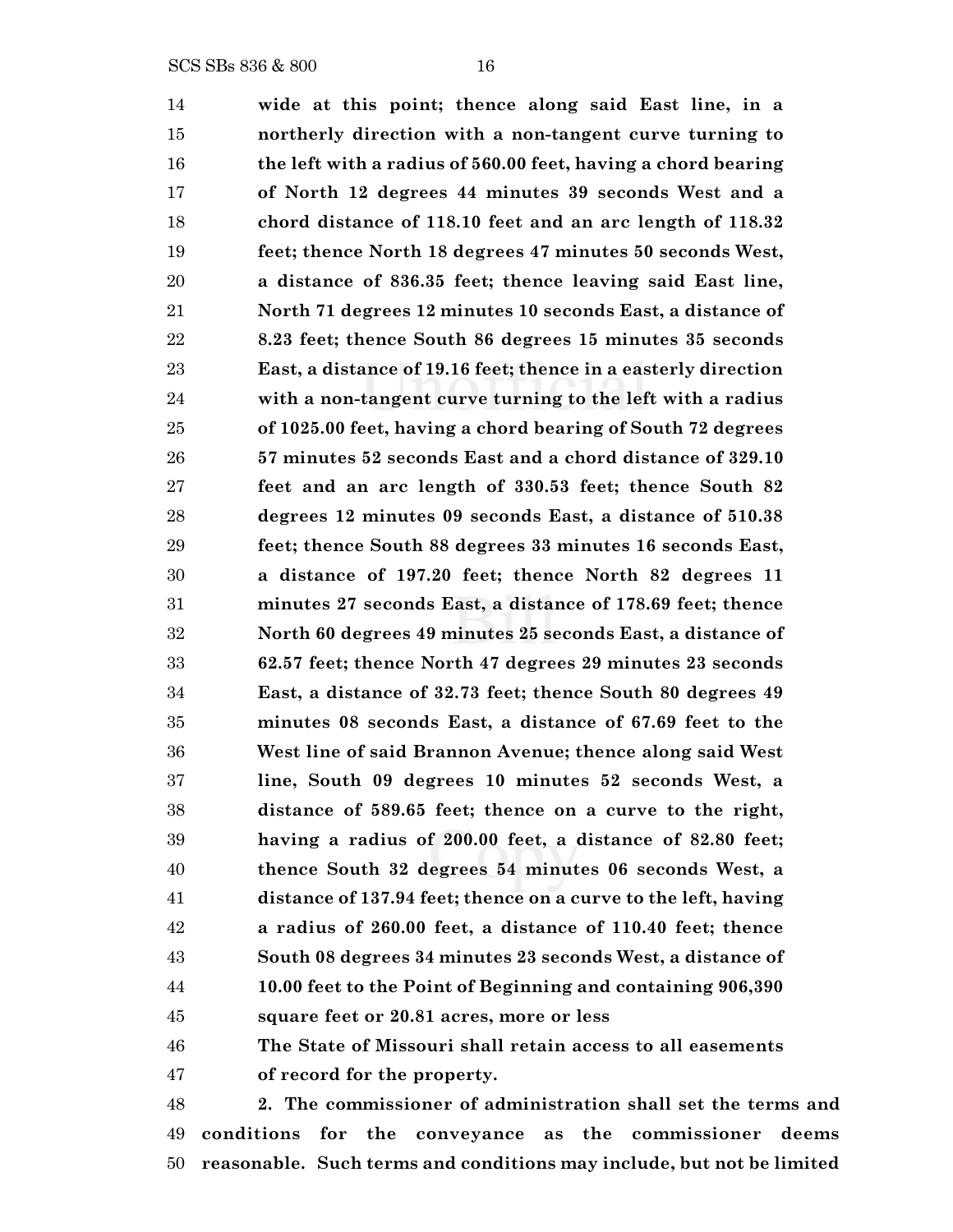**to, the number of appraisals required, the time, place, and terms of the conveyance.**

 **3. The attorney general shall approve as to form the instrument of conveyance.**

**Section 18. 1. The governor is hereby authorized and empowered to sell, transfer, grant, convey, remise, release and forever quitclaim all interest of the state of Missouri in property located at the National Guard Readiness Center, 1400 Fremont Avenue, Springfield, Greene County, Missouri, described as follows:**

 **All that part of the Northwest Quarter of the Northeast Quarter of Section 18, Township 29 North, Range 21 West of the 5 th P.M. described as follows: Commencing at the Northwest corner of the Northwest Quarter of the Northeast Quarter of said Section 18: thence South 41°20'52" East, 40.51 feet to the intersection of the South right-of-way of Division Street and the East right-of-way of Fremont Avenue, thence South 89°07'41" East, 1078.27 feet along the South right-of-way of Division Street; thence South 01°39'49" West, 377.52 feet to the point of beginning; thence, continuing, South 01°39'49" West, 117.30 feet; thence North 89°07'41" West, 21.00 feet; thence South 01°39'49" West, 661.30 feet; thence North 89°07'41" West, 355.00 feet; thence North 01°39'49" East, 778.60 feet; thence South 89°07'41" East, 376.00 feet to the point of beginning. Contains 6.40 acres per Survey No. L-253, dated January 9, 2014 by Lortz Surveying, LLC.**

**The State of Missouri shall retain access to all easements**

**of record for the property.**

 **2. The commissioner of administration shall set the terms and conditions for the conveyance as the commissioner deems reasonable. Such terms and conditions may include, but not be limited to, the number of appraisals required, the time, place, and terms of the conveyance.**

 **3. The attorney general shall approve as to form the instrument of conveyance.**

**Section19. 1. The governor is hereby authorized and empowered to sell, transfer, grant, and convey all interest in fee simple absolute in**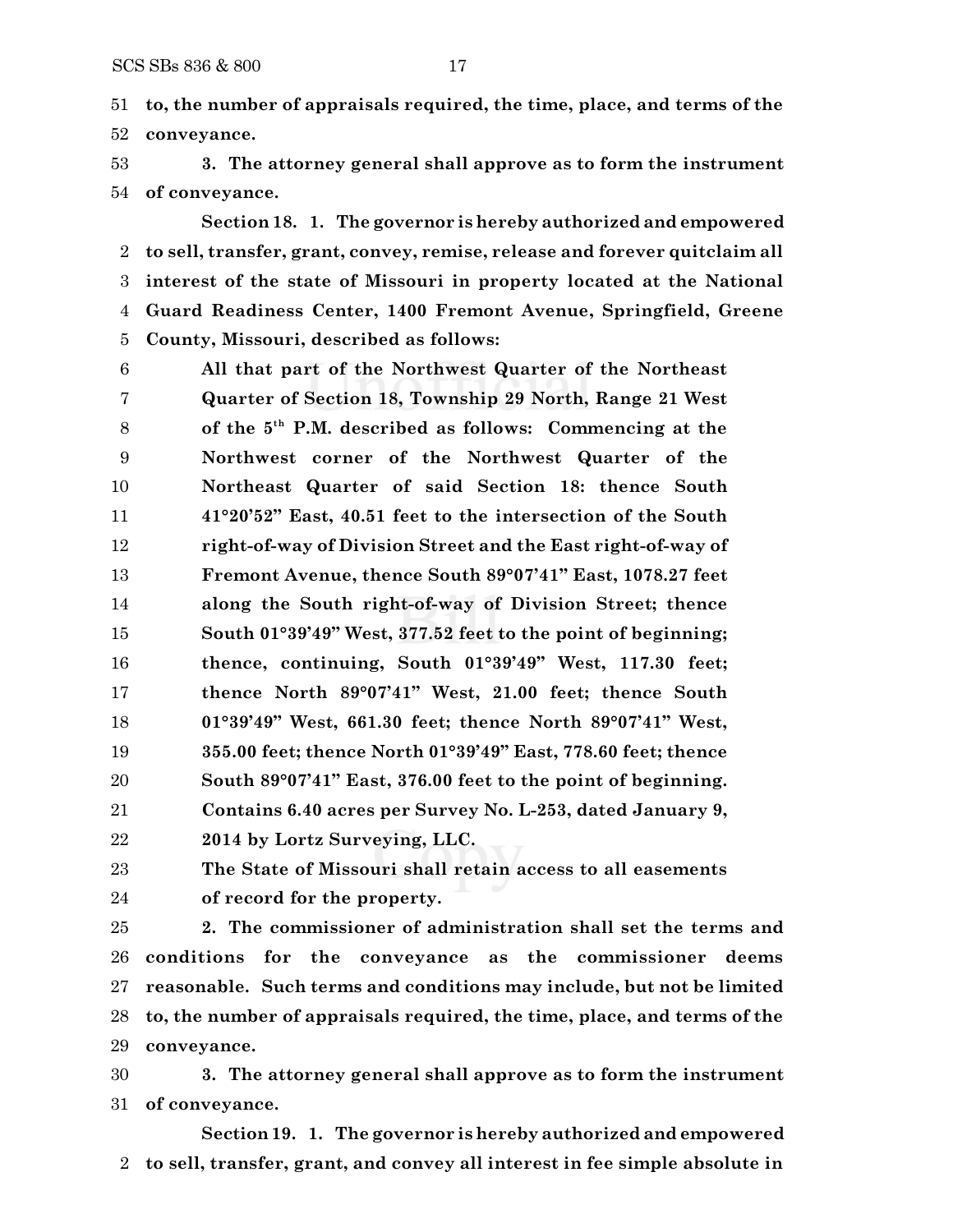**property owned by the state in St. Francois County to the City of Farmington. The property to be conveyed is more particularly described as follows:**

 **A tract of land located in the County of St. Francois and the State of Missouri, lying in part of Lot 89 of F W Rohland Subdivision of United States Survey 2969, A Subdivision filed for record in Book F at Page 441 of the Land Records of St. Francois County, Missouri, described as follows, to-wit: Commencing at a found 4" X 12" limestone with a cut X marking the Southwest corner of said Lot 89, the POINT OF BEGINNING of the tract herein described; thence along the West boundary of said Lot 89 North 07°02'33" East 477.44' to a found No. 4 rebar cap PLS 1955 on the North right-of-way of Vargo Road; thence along the North right-of-way of Vargo Road as follows South 45°30'07" East 112.78' to a found No. 5 rebar; thence South 49°22'11" East 138.02' to a found No. 5 rebar; thence South 45°18'14" East 117.09' to a found No. 5 rebar; thence South 33°19'54" East 117.56' to a found No. 5 rebar; thence South 28°53'49" East 66.39' to a found No. 5 rebar; thence South 37°47'46" East 103.11' to a found No. 4 rebar cap PLS 1955; thence South 32°37'49" East 48.52' to a found No. 4 rebar cap PLS 1955; thence leaving said North right-of-way of Vargo Road South 07°43'18" West 13.68' to a found No. 4 rebar cap PLS 1955 on the South boundary of said Lot 89; thence along said South boundary of Lot 89 North 82°14'11" West 515.89' to the point of beginning. Containing 3.22 acres, more or less.**

 **2. The commissioner of administration shall set the terms and conditions for the conveyance as the commissioner deems reasonable. Such terms and conditions may include, but are not limited to, the number of appraisals required, the time, place, and terms of the conveyance.**

 **3. The attorney general shall approve the form of the instrument of conveyance.**

Section B. Because of the need to transfer property before August 28, 2014, section A of this act is deemed necessary for the immediate preservation of